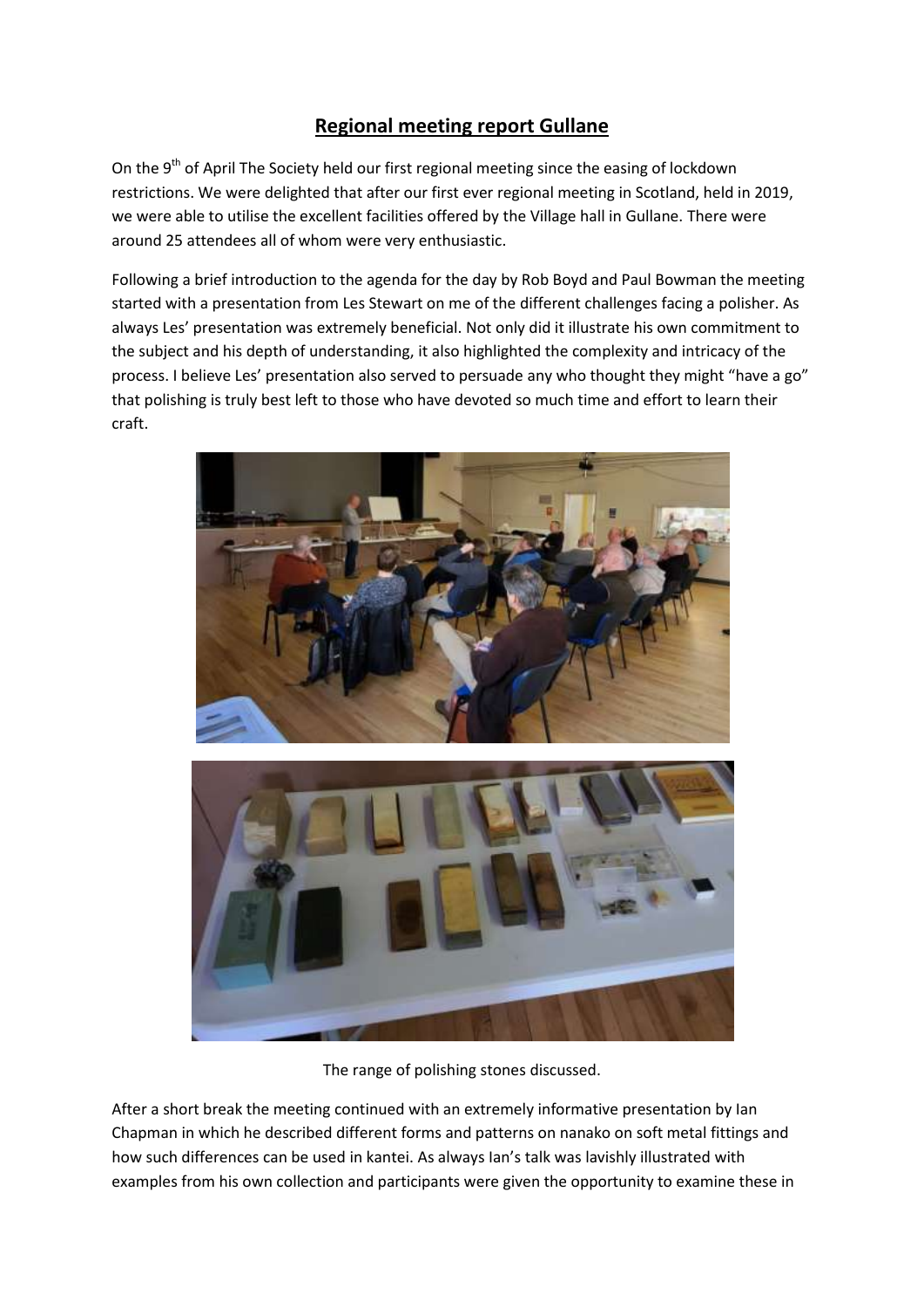hand at close quarters. Ian's brief lecture proved to be a revelation to many (not least the writer) and was greatly enjoyed by all.



Following a lunch break during which participants were able to look at swords brought to the meeting and work displayed on the sales table. The range of items was considerable and there were some very interesting pieces displayed. We are very grateful to those members who brought pieces along to share with us.

The afternoon was devoted to swords and more specifically to swords of the Yamato tradition. We began with a brief lecture by Tim Kaye in which he discussed the burst of innovation and creativity that occurred at the end of the Kamakura period in Sagami (Soshu) province and more particularly where Kaneuji fitted in to this story. We were extremely fortunate that Tim kindly brought a stunning Juyo certified blade attributed to Kaneuji and a Nagamaki Naoshi attributed to Naoe Shizu. Both blades were in excellent polish and of very high quality. After the presentations members were given the opportunity to examine these pieces in hand. To be able to see such highly ranked work in hand is rare and we are extremely grateful to Tim for offering us such an opportunity.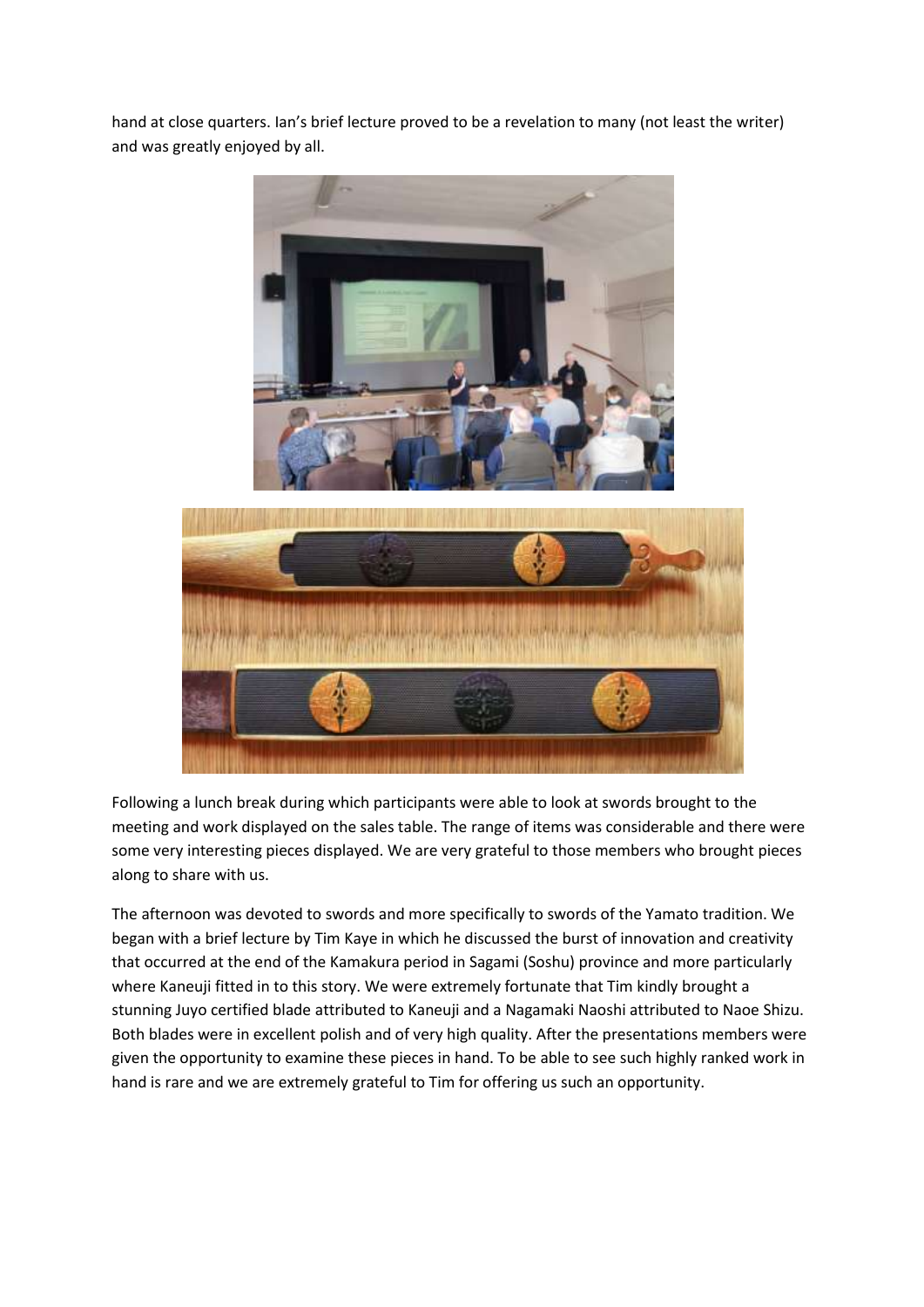

Top : A blade attributed to Kaneuji

Below: A Nagamaki Naoshi attributed to Naoe-Shizu



The final presentation, by Paul Bowman gave an overview of the different Yamato schools. This was followed with a kantei exercise in which all attendees participated. For this kantei we tried a different approach. In a reversal of the normal practice participants were told at the start which school each blade was attributed to. They were then invited to identify the key features in each blade which they believe led to the attribution given. There were five blades illustrating each of the 5 Yamato schools. Everybody took part in this exercise and it appeared to be very enthusiastically received. After everyone had the opportunity to examine the swords Paul Bowman gave a brief overview of each, identifying the key features that he believed led to the attributions given.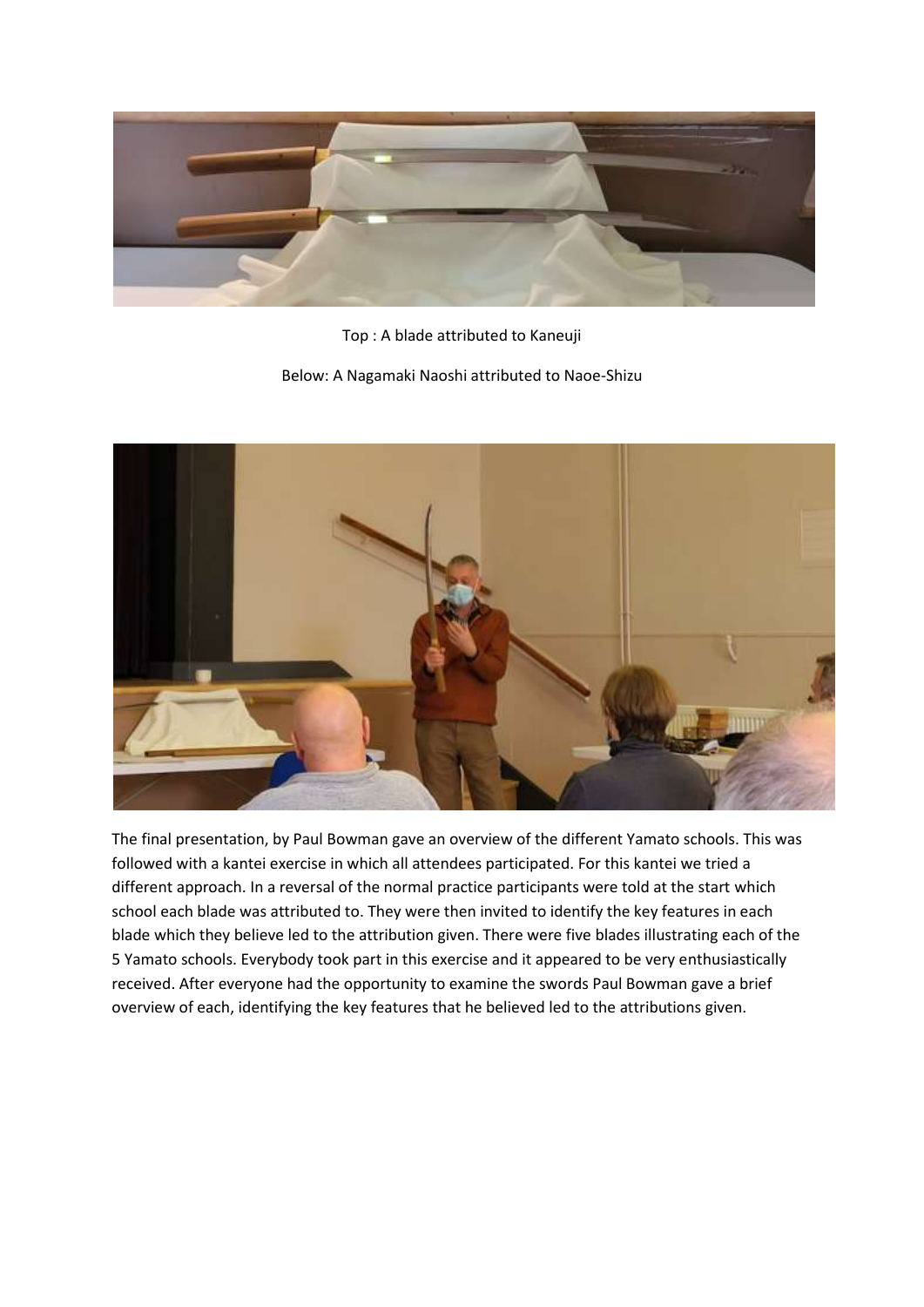

The meeting concluded and was followed by a more general discussion and answering questions that arose from the day's activity.

The event was well attended and well received. The quality level of both fittings and swords used throughout the presentations was extremely high and allowed for detailed illustration and understanding of the features seen. We are extremely grateful to those who presented and those that contributed pieces to be part of the presentations. Without their generosity the day would not have been possible.

And finally a very large thank you to Robert Boyd the Society's Scottish co-ordinator and to Colin Thompson for their considerable efforts in arranging and preparing the venue and refreshments which were much appreciated by all.

We look forward to the next event.